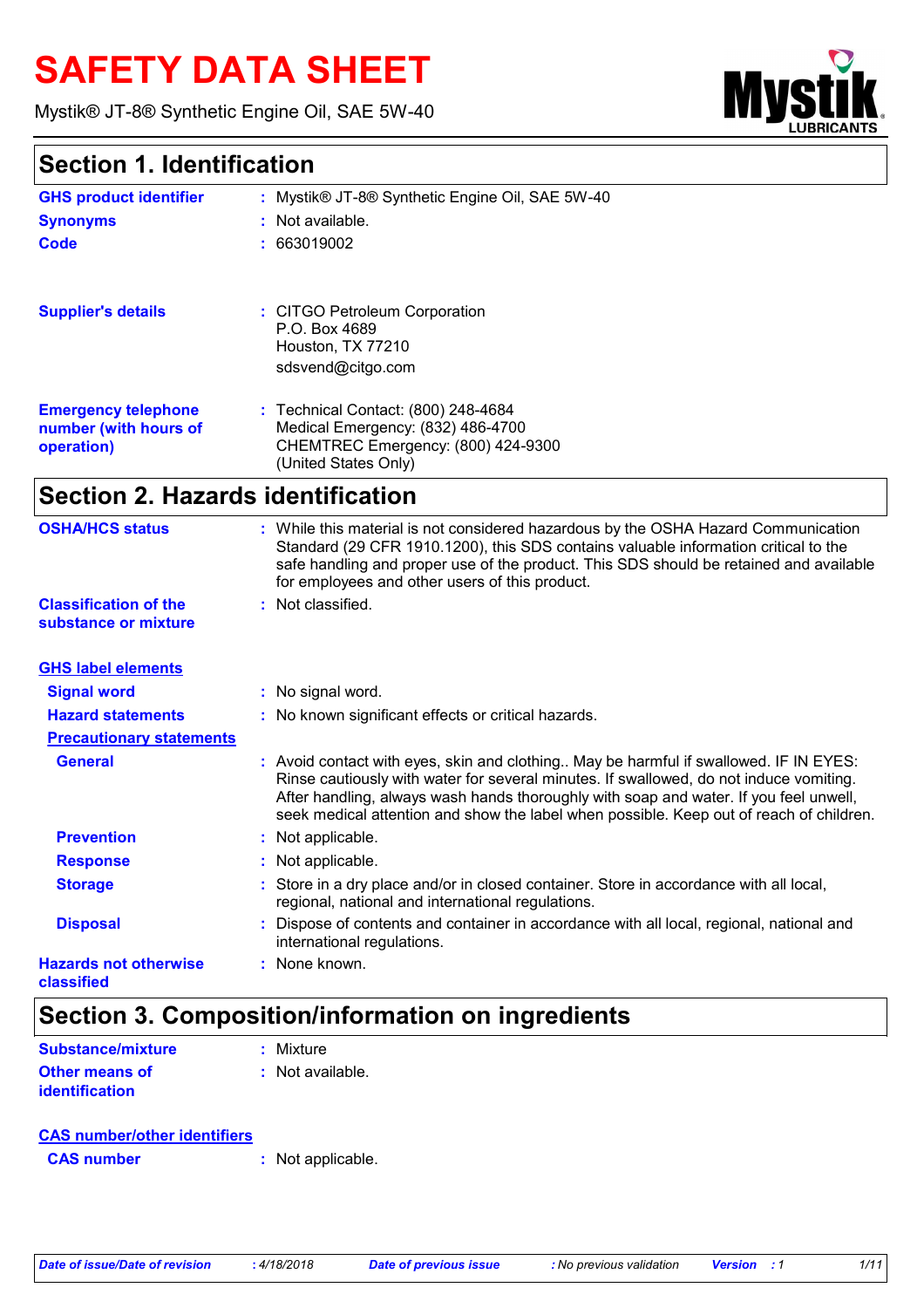### **Section 3. Composition/information on ingredients**

| <b>CAS number</b>          |                          |
|----------------------------|--------------------------|
| 64742-54-7<br>  64742-65-0 |                          |
|                            |                          |
|                            | 68037-01-4<br>68649-12-7 |

Any concentration shown as a range is to protect confidentiality or is due to process variation.

**There are no additional ingredients present which, within the current knowledge of the supplier and in the concentrations applicable, are classified as hazardous to health or the environment and hence require reporting in this section.**

**Occupational exposure limits, if available, are listed in Section 8.**

### **Section 4. First aid measures**

#### **Description of necessary first aid measures**

| <b>Eye contact</b>  | : Immediately flush eyes with plenty of water, occasionally lifting the upper and lower<br>eyelids. Check for and remove any contact lenses. Get medical attention if irritation<br>occurs.                                            |
|---------------------|----------------------------------------------------------------------------------------------------------------------------------------------------------------------------------------------------------------------------------------|
| <b>Inhalation</b>   | : Remove victim to fresh air and keep at rest in a position comfortable for breathing. Get<br>medical attention if symptoms occur.                                                                                                     |
| <b>Skin contact</b> | : Flush contaminated skin with plenty of water. Remove contaminated clothing and<br>shoes. Get medical attention if symptoms occur.                                                                                                    |
| <b>Ingestion</b>    | : Wash out mouth with water. Remove victim to fresh air and keep at rest in a position<br>comfortable for breathing. Do not induce vomiting unless directed to do so by medical<br>personnel. Get medical attention if symptoms occur. |

#### **Most important symptoms/effects, acute and delayed**

| <b>Potential acute health effects</b>                                      |  |
|----------------------------------------------------------------------------|--|
| : No known significant effects or critical hazards.<br>Eye contact         |  |
| <b>Inhalation</b><br>: No known significant effects or critical hazards.   |  |
| <b>Skin contact</b><br>: No known significant effects or critical hazards. |  |
| : No known significant effects or critical hazards.<br><b>Ingestion</b>    |  |
| Over-exposure signs/symptoms                                               |  |
| : No specific data.<br>Eye contact                                         |  |
| <b>Inhalation</b><br>: No specific data.                                   |  |
| <b>Skin contact</b><br>: No specific data.                                 |  |
| : No specific data.<br><b>Ingestion</b>                                    |  |

|                                   | Indication of immediate medical attention and special treatment needed, if necessary                                           |  |
|-----------------------------------|--------------------------------------------------------------------------------------------------------------------------------|--|
| <b>Notes to physician</b>         | : Treat symptomatically. Contact poison treatment specialist immediately if large<br>quantities have been ingested or inhaled. |  |
| <b>Specific treatments</b>        | : Treat symptomatically and supportively.                                                                                      |  |
| <b>Protection of first-aiders</b> | : No action shall be taken involving any personal risk or without suitable training.                                           |  |

#### **See toxicological information (Section 11)**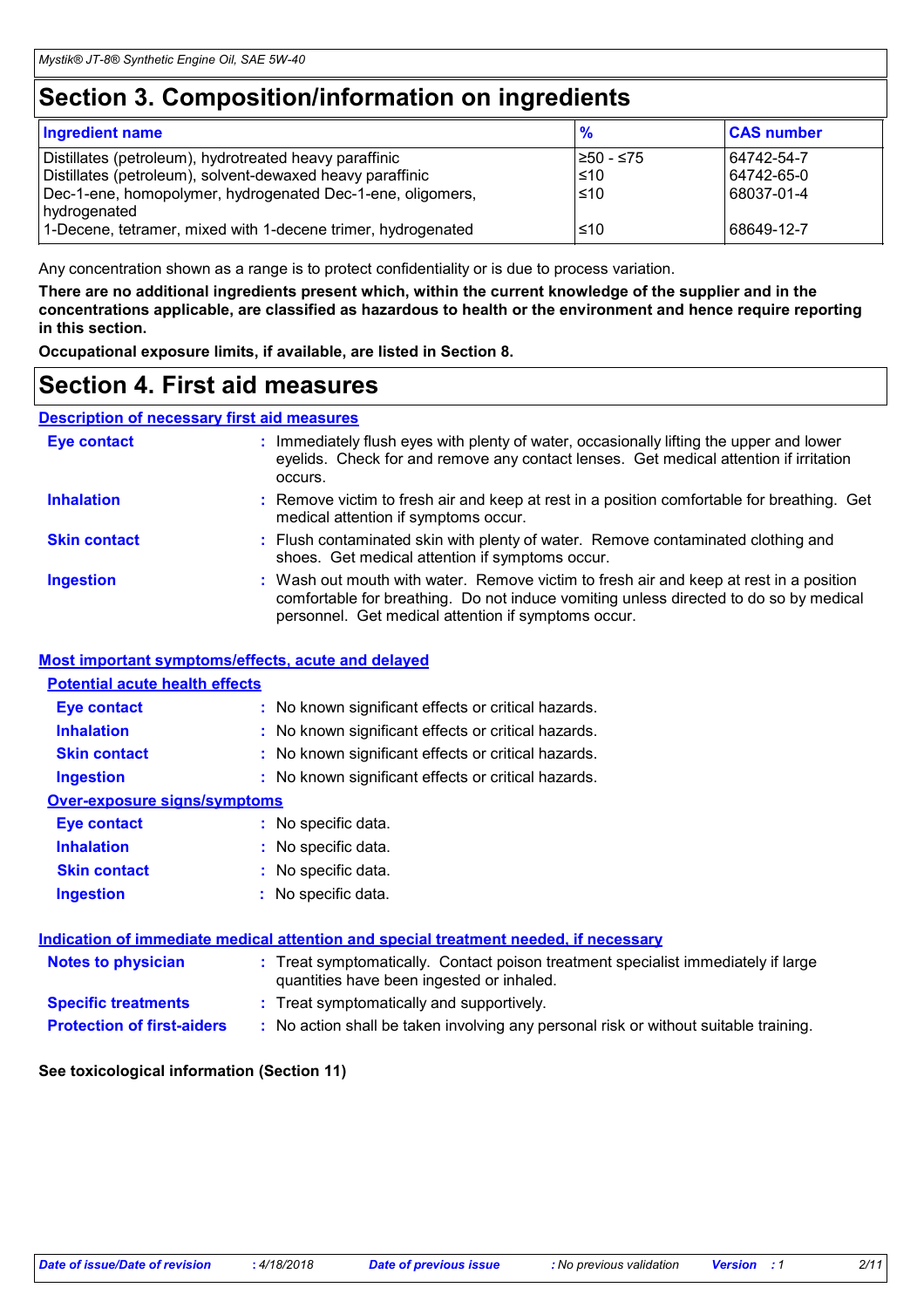### **Section 5. Fire-fighting measures**

| <b>Extinguishing media</b>                               |                                                                                                                                                                                                     |
|----------------------------------------------------------|-----------------------------------------------------------------------------------------------------------------------------------------------------------------------------------------------------|
| <b>Suitable extinguishing</b><br>media                   | : Use an extinguishing agent suitable for the surrounding fire.                                                                                                                                     |
| <b>Unsuitable extinguishing</b><br>media                 | : None known.                                                                                                                                                                                       |
| <b>Specific hazards arising</b><br>from the chemical     | : In a fire or if heated, a pressure increase will occur and the container may burst.                                                                                                               |
| <b>Hazardous thermal</b><br>decomposition products       | Decomposition products may include the following materials:<br>carbon dioxide<br>carbon monoxide<br>sulfur oxides<br>phosphorus oxides<br>metal oxide/oxides                                        |
| <b>Special protective actions</b><br>for fire-fighters   | : Promptly isolate the scene by removing all persons from the vicinity of the incident if<br>there is a fire. No action shall be taken involving any personal risk or without suitable<br>training. |
| <b>Special protective</b><br>equipment for fire-fighters | Fire-fighters should wear appropriate protective equipment and self-contained breathing<br>apparatus (SCBA) with a full face-piece operated in positive pressure mode.                              |

### **Section 6. Accidental release measures**

| <b>Personal precautions, protective equipment and emergency procedures</b> |          |                                                                                                                                                                                                                                                                                                                                                                                                                                                                                                                                                                                            |  |
|----------------------------------------------------------------------------|----------|--------------------------------------------------------------------------------------------------------------------------------------------------------------------------------------------------------------------------------------------------------------------------------------------------------------------------------------------------------------------------------------------------------------------------------------------------------------------------------------------------------------------------------------------------------------------------------------------|--|
| For non-emergency<br>personnel                                             |          | : No action shall be taken involving any personal risk or without suitable training.<br>Evacuate surrounding areas. Keep unnecessary and unprotected personnel from<br>entering. Do not touch or walk through spilled material. Put on appropriate personal<br>protective equipment.                                                                                                                                                                                                                                                                                                       |  |
| For emergency responders                                                   | <b>C</b> | If specialized clothing is required to deal with the spillage, take note of any information in<br>Section 8 on suitable and unsuitable materials. See also the information in "For non-<br>emergency personnel".                                                                                                                                                                                                                                                                                                                                                                           |  |
| <b>Environmental precautions</b>                                           |          | : Avoid dispersal of spilled material and runoff and contact with soil, waterways, drains<br>and sewers. Inform the relevant authorities if the product has caused environmental<br>pollution (sewers, waterways, soil or air).                                                                                                                                                                                                                                                                                                                                                            |  |
| <b>Methods and materials for containment and cleaning up</b>               |          |                                                                                                                                                                                                                                                                                                                                                                                                                                                                                                                                                                                            |  |
| <b>Small spill</b>                                                         |          | : Stop leak if without risk. Move containers from spill area. Dilute with water and mop up<br>if water-soluble. Alternatively, or if water-insoluble, absorb with an inert dry material and<br>place in an appropriate waste disposal container. Dispose of via a licensed waste<br>disposal contractor.                                                                                                                                                                                                                                                                                   |  |
| <b>Large spill</b>                                                         |          | : Stop leak if without risk. Move containers from spill area. Prevent entry into sewers,<br>water courses, basements or confined areas. Wash spillages into an effluent treatment<br>plant or proceed as follows. Contain and collect spillage with non-combustible,<br>absorbent material e.g. sand, earth, vermiculite or diatomaceous earth and place in<br>container for disposal according to local regulations (see Section 13). Dispose of via a<br>licensed waste disposal contractor. Note: see Section 1 for emergency contact<br>information and Section 13 for waste disposal. |  |

### **Section 7. Handling and storage**

| <b>Precautions for safe handling</b>             |             |                                                                                                                                                                                                                                                                                                                                                |                          |                    |      |
|--------------------------------------------------|-------------|------------------------------------------------------------------------------------------------------------------------------------------------------------------------------------------------------------------------------------------------------------------------------------------------------------------------------------------------|--------------------------|--------------------|------|
| <b>Protective measures</b>                       |             | Put on appropriate personal protective equipment (see Section 8).                                                                                                                                                                                                                                                                              |                          |                    |      |
| <b>Advice on general</b><br>occupational hygiene | measures.   | Eating, drinking and smoking should be prohibited in areas where this material is<br>handled, stored and processed. Workers should wash hands and face before eating,<br>drinking and smoking. Remove contaminated clothing and protective equipment before<br>entering eating areas. See also Section 8 for additional information on hygiene |                          |                    |      |
| Date of issue/Date of revision                   | : 4/18/2018 | <b>Date of previous issue</b>                                                                                                                                                                                                                                                                                                                  | : No previous validation | <b>Version</b> : 1 | 3/11 |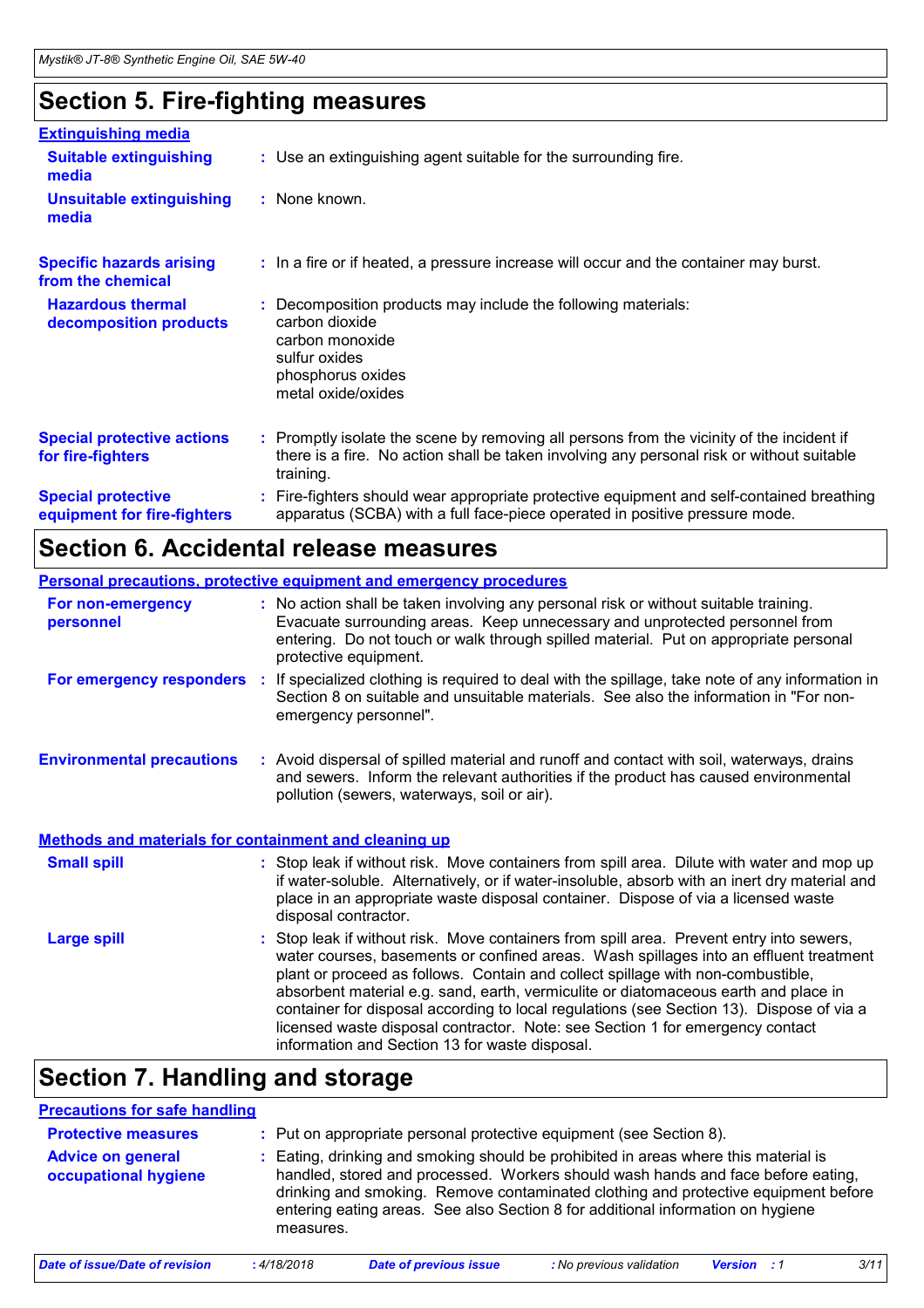### **Section 7. Handling and storage**

| <b>Conditions for safe storage,</b><br>including any<br><b>incompatibilities</b> | Store in accordance with local regulations. Store in original container protected from<br>п.<br>direct sunlight in a dry, cool and well-ventilated area, away from incompatible materials<br>(see Section 10) and food and drink. Keep container tightly closed and sealed until<br>ready for use. Containers that have been opened must be carefully resealed and kept<br>upright to prevent leakage. Do not store in unlabeled containers. Use appropriate<br>containment to avoid environmental contamination. See Section 10 for incompatible<br>materials before handling or use. |
|----------------------------------------------------------------------------------|----------------------------------------------------------------------------------------------------------------------------------------------------------------------------------------------------------------------------------------------------------------------------------------------------------------------------------------------------------------------------------------------------------------------------------------------------------------------------------------------------------------------------------------------------------------------------------------|
|                                                                                  | Bulk Storage Conditions: Maintain all storage tanks in accordance with applicable<br>regulations. Use necessary controls to monitor tank inventories. Inspect all storage<br>tanks on a periodic basis. Test tanks and associated piping for tightness. Maintain the                                                                                                                                                                                                                                                                                                                   |

automatic leak detection devices to assure proper working condition.

### **Section 8. Exposure controls/personal protection**

**Control parameters**

**Occupational exposure limits**

Distillates (petroleum), hydrotreated heavy paraffinic **ACGIH TLV (United States, 3/2016).** 

TWA: 5 mg/m<sup>3</sup> 8 hours. Form: Inhalable fraction

**OSHA PEL (United States, 6/2016).** TWA:  $5 \text{ mg/m}^3$  8 hours.

**NIOSH REL (United States, 10/2013).** TWA: 5 mg/m<sup>3</sup> 10 hours. Form: Mist STEL: 10 mg/m<sup>3</sup> 15 minutes. Form: Mist

Distillates (petroleum), solvent-dewaxed heavy paraffinic **ACGIH TLV (United States, 3/2016).** 

TWA: 5 mg/m<sup>3</sup> 8 hours. Form: Inhalable fraction

#### **OSHA PEL (United States, 6/2016).** TWA:  $5 \text{ mg/m}^3$  8 hours.

**NIOSH REL (United States, 10/2013).**

TWA: 5 mg/m<sup>3</sup> 10 hours. Form: Mist STEL: 10 mg/m<sup>3</sup> 15 minutes. Form: Mist

| <b>Appropriate engineering</b><br><b>controls</b> | : Good general ventilation should be sufficient to control worker exposure to airborne<br>contaminants.                                                                                                                                                             |  |
|---------------------------------------------------|---------------------------------------------------------------------------------------------------------------------------------------------------------------------------------------------------------------------------------------------------------------------|--|
| <b>Environmental exposure</b><br>controls         | Emissions from ventilation or work process equipment should be checked to ensure<br>they comply with the requirements of environmental protection legislation. In some<br>cases, vapor controls, filters or engineering modifications to the process equipment will |  |

be necessary to reduce emissions to acceptable levels.

#### **Individual protection measures**

| <b>Hygiene measures</b>    | : Wash hands, forearms and face thoroughly after handling chemical products, before<br>eating, smoking and using the lavatory and at the end of the working period.<br>Appropriate techniques should be used to remove potentially contaminated clothing.<br>Wash contaminated clothing before reusing. Ensure that eyewash stations and safety<br>showers are close to the workstation location.                                                                                                                                                   |
|----------------------------|-----------------------------------------------------------------------------------------------------------------------------------------------------------------------------------------------------------------------------------------------------------------------------------------------------------------------------------------------------------------------------------------------------------------------------------------------------------------------------------------------------------------------------------------------------|
| <b>Eye/face protection</b> | : Safety glasses equipped with side shields are recommended as minimum protection in<br>industrial settings. If contact is possible, the following protection should be worn, unless<br>the assessment indicates a higher degree of protection: chemical splash goggles.<br>Safety eyewear complying with an approved standard should be used when a risk<br>assessment indicates this is necessary to avoid exposure to liquid splashes, mists,<br>gases or dusts. If inhalation hazards exist, a full-face respirator may be required<br>instead. |
| <b>Skin protection</b>     |                                                                                                                                                                                                                                                                                                                                                                                                                                                                                                                                                     |
| <b>Hand protection</b>     | : Chemical-resistant gloves complying with an approved standard should be worn at all<br>times when handling chemical products if a risk assessment indicates this is necessary.                                                                                                                                                                                                                                                                                                                                                                    |

*Date of issue/Date of revision* **:** *4/18/2018 Date of previous issue : No previous validation Version : 1 4/11*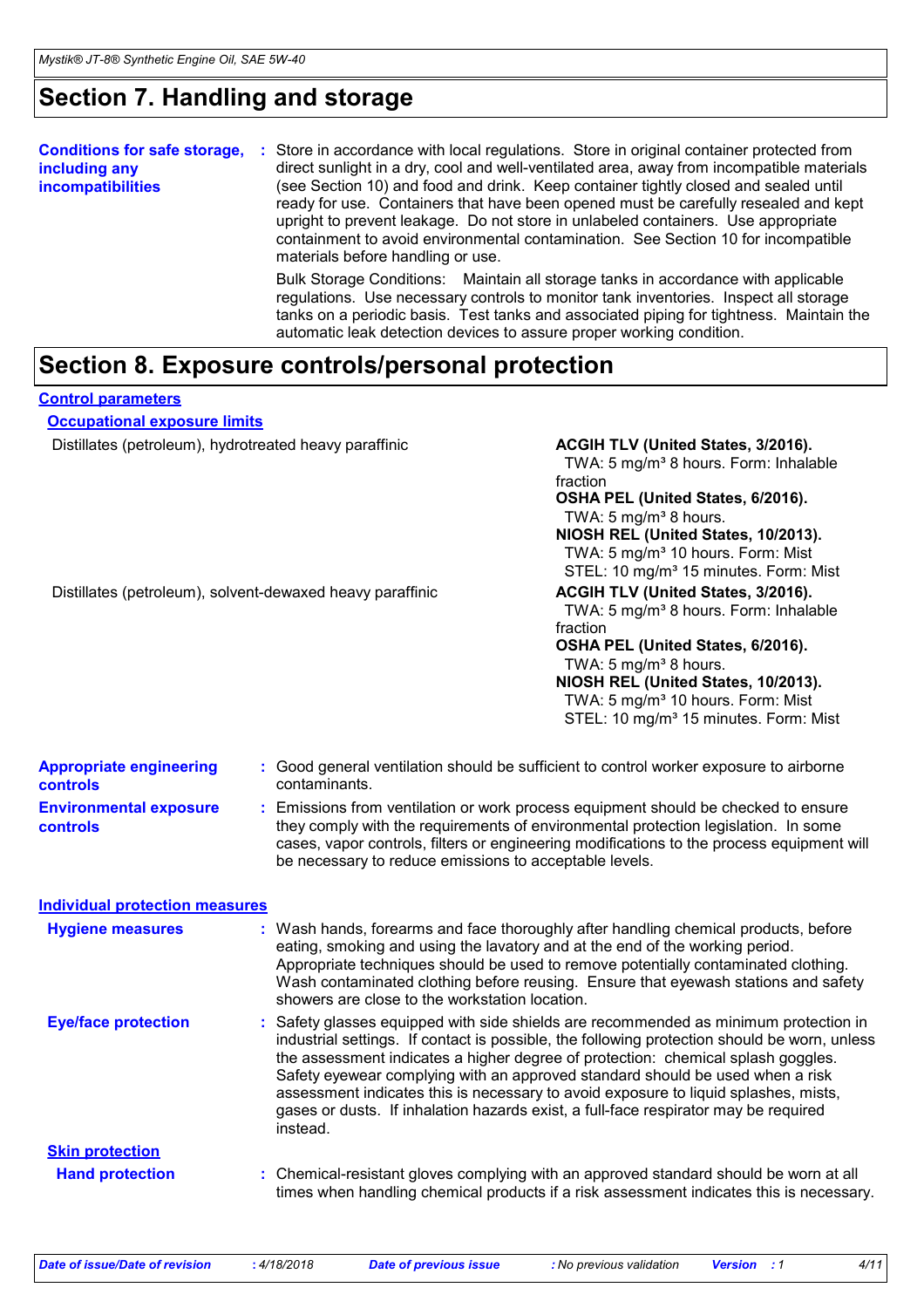### **Section 8. Exposure controls/personal protection**

| <b>Body protection</b>        | : Personal protective equipment for the body should be selected based on the task being<br>performed and the risks involved and should be approved by a specialist before<br>handling this product.                                                                                                                                                                                   |
|-------------------------------|---------------------------------------------------------------------------------------------------------------------------------------------------------------------------------------------------------------------------------------------------------------------------------------------------------------------------------------------------------------------------------------|
| <b>Other skin protection</b>  | : Avoid skin contact with liquid. Appropriate footwear and any additional skin protection<br>measures should be selected based on the task being performed and the risks involved<br>and should be approved by a specialist before handling this product. Leather boots are<br>not protective for liquid contact.                                                                     |
| <b>Respiratory protection</b> | : Avoid inhalation of gases, vapors, mists or dusts. Use a properly fitted, air-purifying or<br>supplied-air respirator complying with an approved standard if a risk assessment<br>indicates this is necessary. Respirator selection must be based on known or anticipated<br>exposure levels, the hazards of the product and the safe working limits of the selected<br>respirator. |

### **Section 9. Physical and chemical properties**

| <b>Appearance</b>                               |                                                            |
|-------------------------------------------------|------------------------------------------------------------|
| <b>Physical state</b>                           | $:$ Liquid.                                                |
| <b>Color</b>                                    | $:$ Amber.                                                 |
| <b>Odor</b>                                     | : Mild petroleum odor                                      |
| pH                                              | : Not available.                                           |
| <b>Boiling point</b>                            | : Not available.                                           |
| <b>Flash point</b>                              | : Open cup: $222^{\circ}$ C (431.6°F) [Cleveland.]         |
| Lower and upper explosive<br>(flammable) limits | $:$ Not available.                                         |
| <b>Vapor pressure</b>                           | $:$ <0.013 kPa (<0.1 mm Hg) [room temperature]             |
| <b>Vapor density</b>                            | : Not available.                                           |
| <b>Relative density</b>                         | : 0.8564                                                   |
| <b>Density Ibs/gal</b>                          | $: 7.13$ lbs/gal                                           |
| Density gm/cm <sup>3</sup>                      | : Not available.                                           |
| <b>Gravity, <sup>o</sup>API</b>                 | $:$ Estimated 34 $@$ 60 F                                  |
| <b>Solubility</b>                               | Insoluble in the following materials: cold water.          |
| Flow time (ISO 2431)                            | : Not available.                                           |
| <b>Viscosity</b>                                | Kinematic (40°C (104°F)): 0.93 cm <sup>2</sup> /s (93 cSt) |
| <b>Viscosity SUS</b>                            | Estimated 431 SUS @104 F                                   |

### **Section 10. Stability and reactivity**

| <b>Reactivity</b>                            | : Not expected to be Explosive, Self-Reactive, Self-Heating, or an Organic Peroxide<br>under US GHS Definition(s). |
|----------------------------------------------|--------------------------------------------------------------------------------------------------------------------|
| <b>Chemical stability</b>                    | : The product is stable.                                                                                           |
| <b>Possibility of hazardous</b><br>reactions | : Under normal conditions of storage and use, hazardous reactions will not occur.                                  |
| <b>Conditions to avoid</b>                   | : No specific data.                                                                                                |
| <b>Incompatible materials</b>                | : No specific data.                                                                                                |
| <b>Hazardous decomposition</b><br>products   | : Under normal conditions of storage and use, hazardous decomposition products should<br>not be produced.          |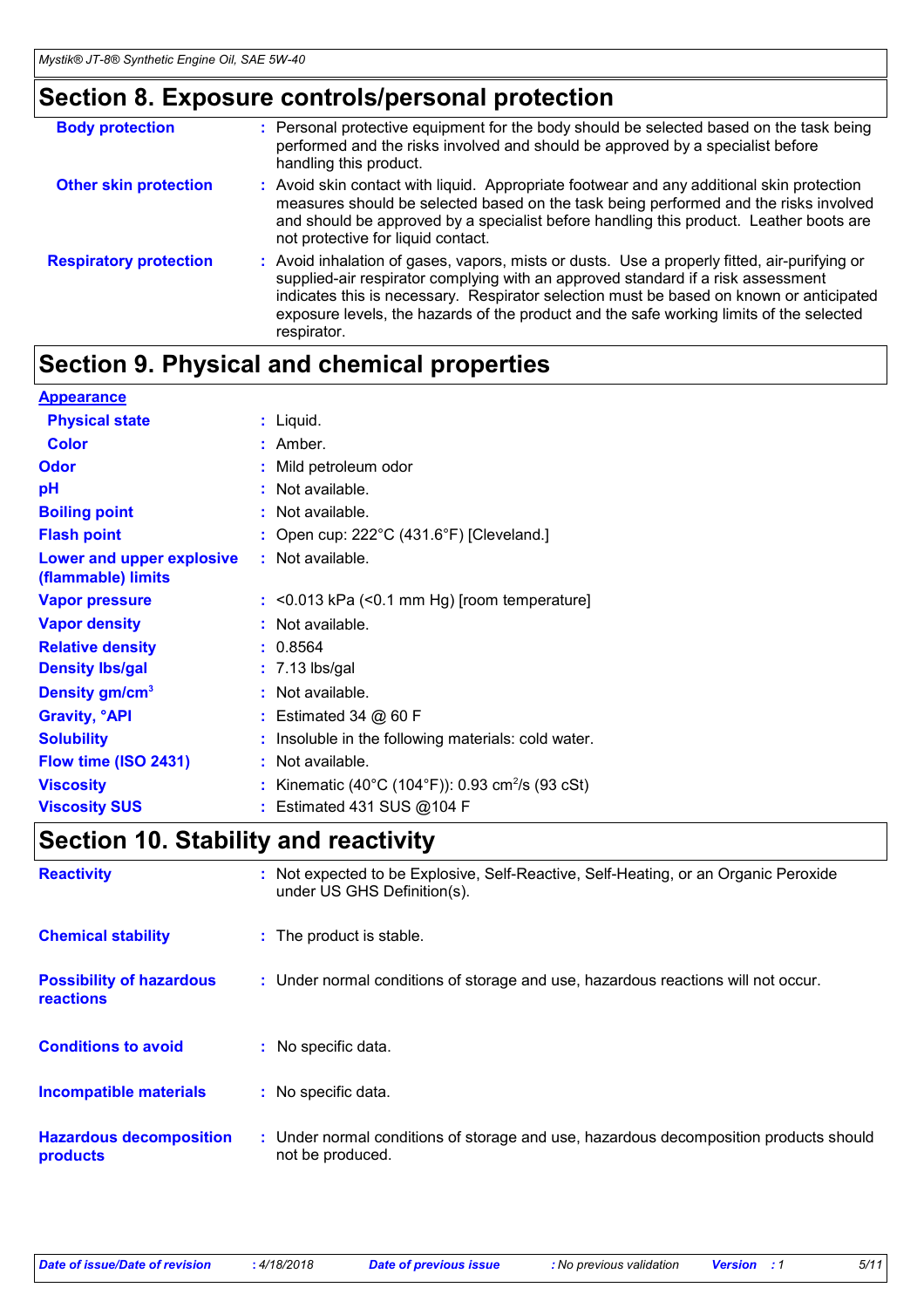## **Section 11. Toxicological information**

#### **Acute toxicity Information on toxicological effects**

| <b>Product/ingredient name</b>                                                | <b>Result</b> | <b>Species</b> | <b>Dose</b> | <b>Exposure</b> |
|-------------------------------------------------------------------------------|---------------|----------------|-------------|-----------------|
| Distillates (petroleum),<br>hydrotreated heavy paraffinic                     | LD50 Oral     | Rat            | >5000 mg/kg |                 |
| Distillates (petroleum),<br>solvent-dewaxed heavy<br>paraffinic               | LD50 Dermal   | Rabbit         | >5000 mg/kg |                 |
|                                                                               | LD50 Oral     | Rat            | >5000 mg/kg |                 |
| Dec-1-ene, homopolymer,<br>hydrogenated Dec-1-ene,<br>oligomers, hydrogenated | LD50 Dermal   | Rabbit         | >2000 mg/kg |                 |
|                                                                               | LD50 Oral     | Rat            | >2000 mg/kg |                 |

**Conclusion/Summary : Distillates (petroleum), hydrotreated heavy paraffinic**: Mineral oil mists derived from highly refined oils are reported to have low acute and sub-acute toxicities in animals. Effects from single and short-term repeated exposures to high concentrations of mineral oil mists well above applicable workplace exposure levels include lung inflammatory reaction, lipoid granuloma formation and lipoid pneumonia. In acute and sub-acute studies involving exposures to lower concentrations of mineral oil mists at or near current work place exposure levels produced no significant toxicological effects. **Distillates (petroleum), solvent-dewaxed heavy paraffinic**: Mineral oil mists derived from highly refined oils are reported to have low acute and sub-acute toxicities in animals. Effects from single and short-term repeated exposures to high concentrations of mineral oil mists well above applicable workplace exposure levels include lung inflammatory reaction, lipoid granuloma formation and lipoid pneumonia. In acute and sub-acute studies involving exposures to lower concentrations of mineral oil mists at or near current work place exposure levels produced no significant toxicological effects. **Dec-1-ene, homopolymer, hydrogenated Dec-1-ene, oligomers, hydrogenated**: Practically non-irritating to eyes. Practically non-irritating to the skin.

#### **Irritation/Corrosion**

Not available.

**Skin Eyes**

- **:** No additional information.
- **:** No additional information.
	- **:** No additional information.
- **:** No additional information.
	- **:** No additional information.
- **Conclusion/Summary :** No additional information.

No additional information.

**Carcinogenicity**

Not available.

**Mutagenicity** Not available.

**Respiratory**

**Skin**

**Sensitization** Not available.

**Respiratory**

**Reproductive toxicity** Not available. **Conclusion/Summary :** No additional information.

**Teratogenicity** Not available. **Conclusion/Summary :**

**Conclusion/Summary :** No additional information.

*Date of issue/Date of revision* **:** *4/18/2018 Date of previous issue : No previous validation Version : 1 6/11*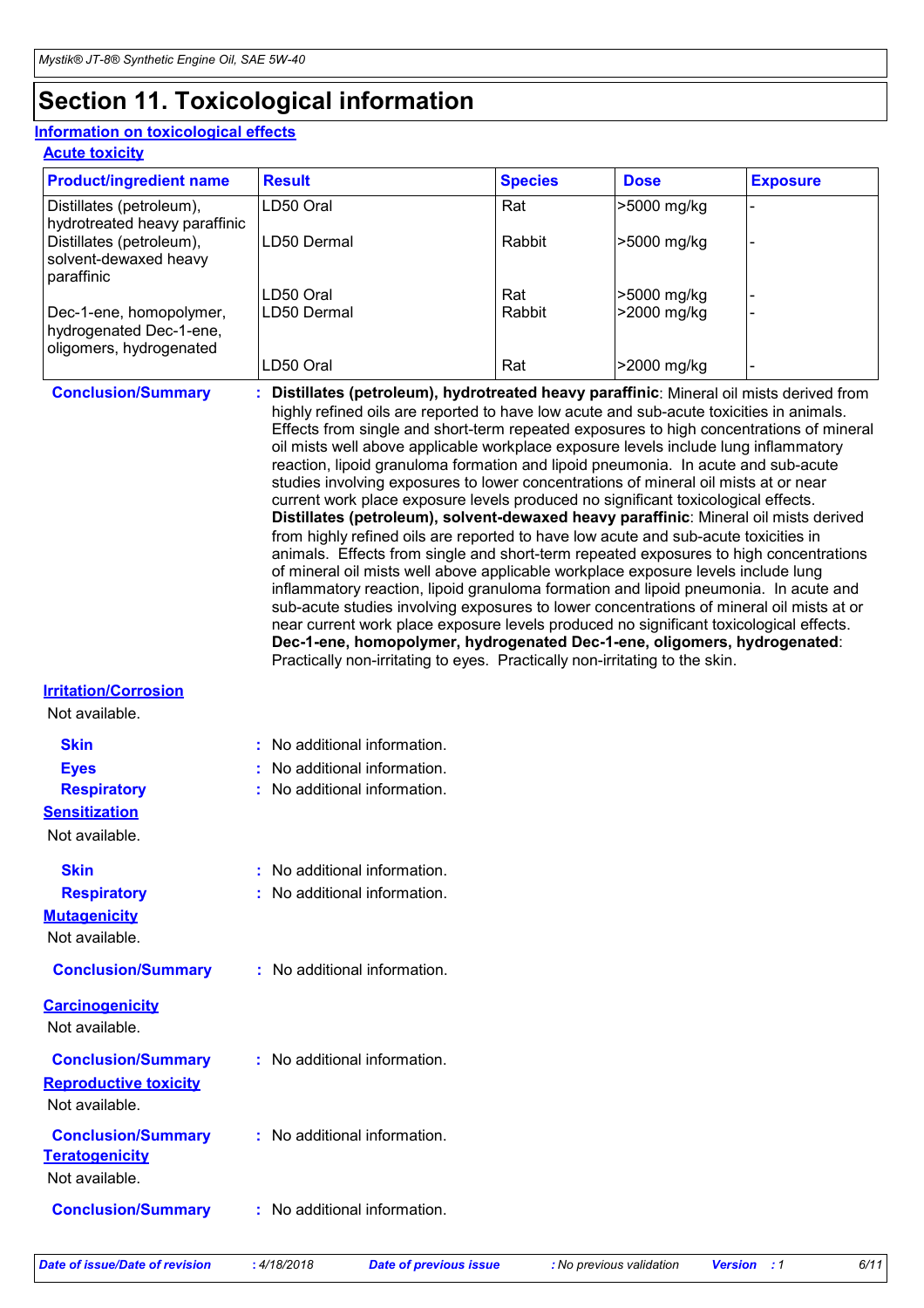# **Section 11. Toxicological information**

| <b>Specific target organ toxicity (single exposure)</b>   |                                                                                          |
|-----------------------------------------------------------|------------------------------------------------------------------------------------------|
| Not available.                                            |                                                                                          |
| <b>Specific target organ toxicity (repeated exposure)</b> |                                                                                          |
| Not available.                                            |                                                                                          |
| <b>Aspiration hazard</b>                                  |                                                                                          |
| Not available.                                            |                                                                                          |
| <b>Information on the likely</b><br>routes of exposure    | : Not available.                                                                         |
| <b>Potential acute health effects</b>                     |                                                                                          |
| <b>Eye contact</b>                                        | : No known significant effects or critical hazards.                                      |
| <b>Inhalation</b>                                         | : No known significant effects or critical hazards.                                      |
| <b>Skin contact</b>                                       | : No known significant effects or critical hazards.                                      |
| <b>Ingestion</b>                                          | : No known significant effects or critical hazards.                                      |
|                                                           | <b>Symptoms related to the physical, chemical and toxicological characteristics</b>      |
| <b>Eye contact</b>                                        | : No specific data.                                                                      |
| <b>Inhalation</b>                                         | : No specific data.                                                                      |
| <b>Skin contact</b>                                       | : No specific data.                                                                      |
| <b>Ingestion</b>                                          | : No specific data.                                                                      |
|                                                           | Delayed and immediate effects and also chronic effects from short and long term exposure |
| <b>Short term exposure</b>                                |                                                                                          |
| <b>Potential immediate</b><br>effects                     | : Not available.                                                                         |
| <b>Potential delayed effects</b>                          | : Not available.                                                                         |
| <b>Long term exposure</b>                                 |                                                                                          |
| <b>Potential immediate</b><br>effects                     | : Not available.                                                                         |
| <b>Potential delayed effects</b>                          | : Not available.                                                                         |
| <b>Potential chronic health effects</b>                   |                                                                                          |
| Not available.                                            |                                                                                          |
| <b>General</b>                                            | : No known significant effects or critical hazards.                                      |
| <b>Carcinogenicity</b>                                    | No known significant effects or critical hazards.                                        |
| <b>Mutagenicity</b>                                       | No known significant effects or critical hazards.                                        |
| <b>Teratogenicity</b>                                     | No known significant effects or critical hazards.                                        |
| <b>Developmental effects</b>                              | No known significant effects or critical hazards.                                        |
| <b>Fertility effects</b>                                  | : No known significant effects or critical hazards.                                      |
|                                                           |                                                                                          |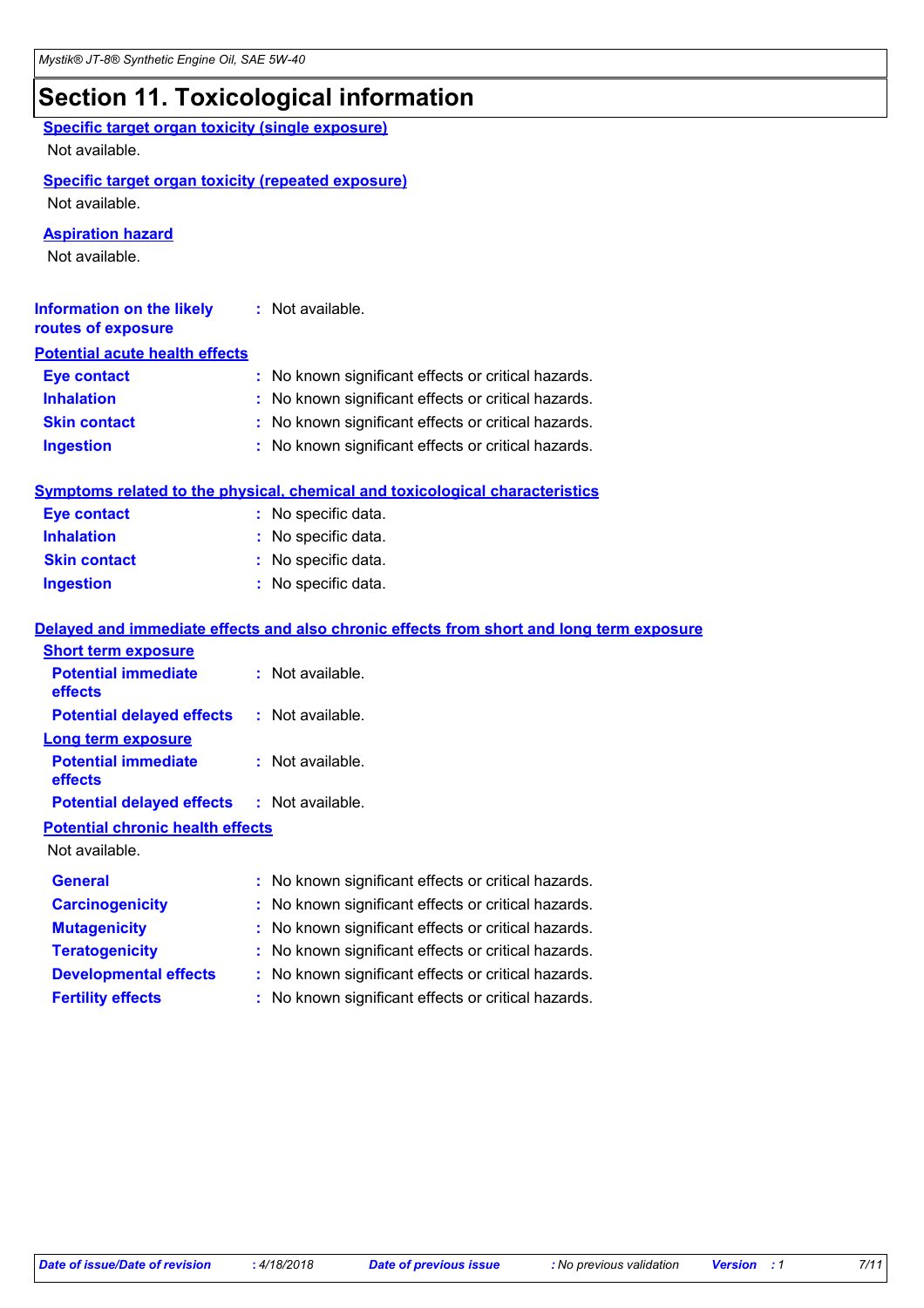### **Section 12. Ecological information**

#### **Toxicity**

Not available.

**Conclusion/Summary :** Not available.

#### **Persistence and degradability**

| <b>Conclusion/Summary</b> | * Butene, homopolymer (products derived from either/or But-1-ene/But-2-ene): This |
|---------------------------|-----------------------------------------------------------------------------------|
|                           | product is unlikely to biodegrade at a significant rate.                          |

#### **Bioaccumulative potential**

| <b>Product/ingredient name</b>                                                                                                                      | $\mathsf{LogP}_\mathsf{ow}$ | <b>BCF</b> | <b>Potential</b> |
|-----------------------------------------------------------------------------------------------------------------------------------------------------|-----------------------------|------------|------------------|
| Dec-1-ene, homopolymer,<br>hydrogenated Dec-1-ene,<br>oligomers, hydrogenated<br>1-Decene, tetramer, mixed<br>with 1-decene trimer,<br>hydrogenated | >6.5<br>5                   |            | high<br>high     |

#### **Mobility in soil**

| <b>Soil/water partition</b>    | : Not available. |
|--------------------------------|------------------|
| coefficient (K <sub>oc</sub> ) |                  |

**Other adverse effects** : No known significant effects or critical hazards.

### **Section 13. Disposal considerations**

The generation of waste should be avoided or minimized wherever possible. Disposal of this product, solutions and any by-products should at all times comply with the requirements of environmental protection and waste disposal legislation and any regional local authority requirements. Dispose of surplus and non-recyclable products via a licensed waste disposal contractor. Waste should not be disposed of untreated to the sewer unless fully compliant with the requirements of all authorities with jurisdiction. Waste packaging should be recycled. Incineration or landfill should only be considered when recycling is not feasible. This material and its container must be disposed of in a safe way. Empty containers or liners may retain some product residues. Avoid dispersal of spilled material and runoff and contact with soil, waterways, drains and sewers. **Disposal methods :**

### **Section 14. Transport information**

|                                      | <b>DOT Classification</b> | <b>IMDG</b>              | <b>IATA</b>              |
|--------------------------------------|---------------------------|--------------------------|--------------------------|
| <b>UN number</b>                     | Not regulated.            | Not regulated.           | Not regulated.           |
| <b>UN proper</b><br>shipping name    | $\overline{\phantom{0}}$  | ۰                        |                          |
| <b>Transport</b><br>hazard class(es) | $\overline{\phantom{a}}$  | $\overline{\phantom{0}}$ | $\qquad \qquad$          |
| <b>Packing group</b>                 | $\overline{\phantom{a}}$  | $\overline{\phantom{0}}$ | $\overline{\phantom{a}}$ |
| <b>Environmental</b><br>hazards      | ∣No.                      | No.                      | No.                      |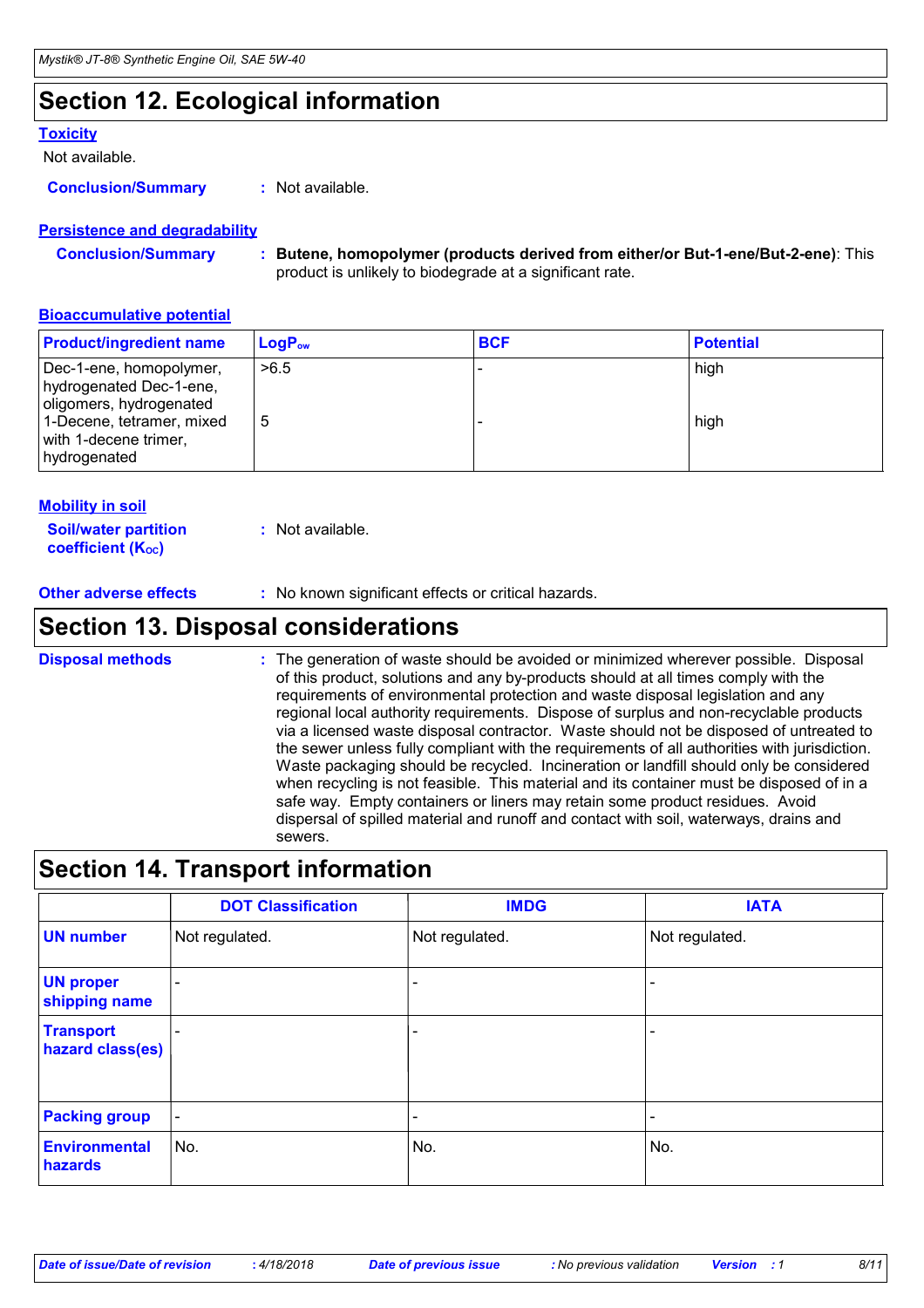### **Section 14. Transport information**

|  | Special precautions for user : Transport within user's premises: always transport in closed containers that are |
|--|-----------------------------------------------------------------------------------------------------------------|
|  | upright and secure. Ensure that persons transporting the product know what to do in the                         |
|  | event of an accident or spillage.                                                                               |

#### **Transport in bulk according :** Not available. **to Annex II of MARPOL and the IBC Code**

### **Section 15. Regulatory information**

#### **U.S. Federal regulations : United States inventory (TSCA 8b)**: All components are listed or exempted. **Clean Water Act (CWA) 307**: Phosphorodithioic acid, mixed O,O-bis(sec-Bu and isooctyl) esters, zinc salts **Clean Water Act (CWA) 311**: fumaric acid; ethylenediamine; vinyl acetate; isoprene This material is classified as an oil under Section 311 of the Clean Water Act (CWA) and the Oil Pollution Act of 1990 (OPA). Discharges or spills which produce a visible sheen on waters of the United States, their adjoining shorelines, or into conduits leading to surface waters must be reported to the EPA's National Response Center at (800) 424-8802.

#### **SARA 302/304**

**Composition/information on ingredients**

|                                  |                    |              | <b>SARA 304 RQ</b><br><b>SARA 302 TPQ</b> |               |              |                |
|----------------------------------|--------------------|--------------|-------------------------------------------|---------------|--------------|----------------|
| <b>Name</b>                      | $\frac{9}{6}$      | <b>EHS</b>   | (lbs)                                     | (gallons)     | (lbs)        | (gallons)      |
| ethylenediamine<br>vinyl acetate | < 0.01<br>< 0.0001 | Yes.<br>Yes. | 10000<br>1000                             | 1337.1<br>129 | 5000<br>5000 | 668.5<br>644.8 |

**SARA 304 RQ :** 62261693.4 lbs / 28266808.8 kg [8719407.8 gal / 33006549.3 L]

### **SARA 311/312**

**Classification :** Not applicable.

**Composition/information on ingredients**

No products were found.

#### **State regulations**

| <b>Massachusetts</b> | None of the components are listed.                                                                                  |
|----------------------|---------------------------------------------------------------------------------------------------------------------|
| <b>New York</b>      | : The following components are listed: Butene, homopolymer (products derived from<br>either/or But-1-ene/But-2-ene) |
| <b>New Jersey</b>    | None of the components are listed.                                                                                  |
| <b>Pennsylvania</b>  | : The following components are listed: Butene, homopolymer (products derived from<br>either/or But-1-ene/But-2-ene) |

#### **California Prop. 65 Clear and Reasonable Warnings (2018)**

**NARNING**: This product can expose you to chemicals including Isoprene, which is known to the State of California to cause cancer, and Ethylene Glycol, which is known to the State of California to cause birth defects or other reproductive harm. For more information go to www.P65Warnings.ca.gov.

| <b>Ingredient name</b>  | $\frac{9}{6}$   | <b>Cancer</b> | <b>Reproductive</b> | No significant risk<br>level | <b>Maximum</b><br>acceptable dosage<br><b>level</b> |
|-------------------------|-----------------|---------------|---------------------|------------------------------|-----------------------------------------------------|
| ethanediol<br>lisoprene | < 0.01<br>< 0.1 | No.<br>Yes.   | Yes.<br>No.         | -                            |                                                     |

#### **International regulations**

|                       | <b>WHMIS (Canada)</b> | $\therefore$ Not compared |
|-----------------------|-----------------------|---------------------------|
| <b>Inventory list</b> |                       |                           |

ontrolled under WHMIS (Canada).

**United States :** All components are listed or exempted.

|  | Date of issue/Date of revision | 4/18/2018 | Date of previous issue | : No previous validation | Version | 9/11 |
|--|--------------------------------|-----------|------------------------|--------------------------|---------|------|
|--|--------------------------------|-----------|------------------------|--------------------------|---------|------|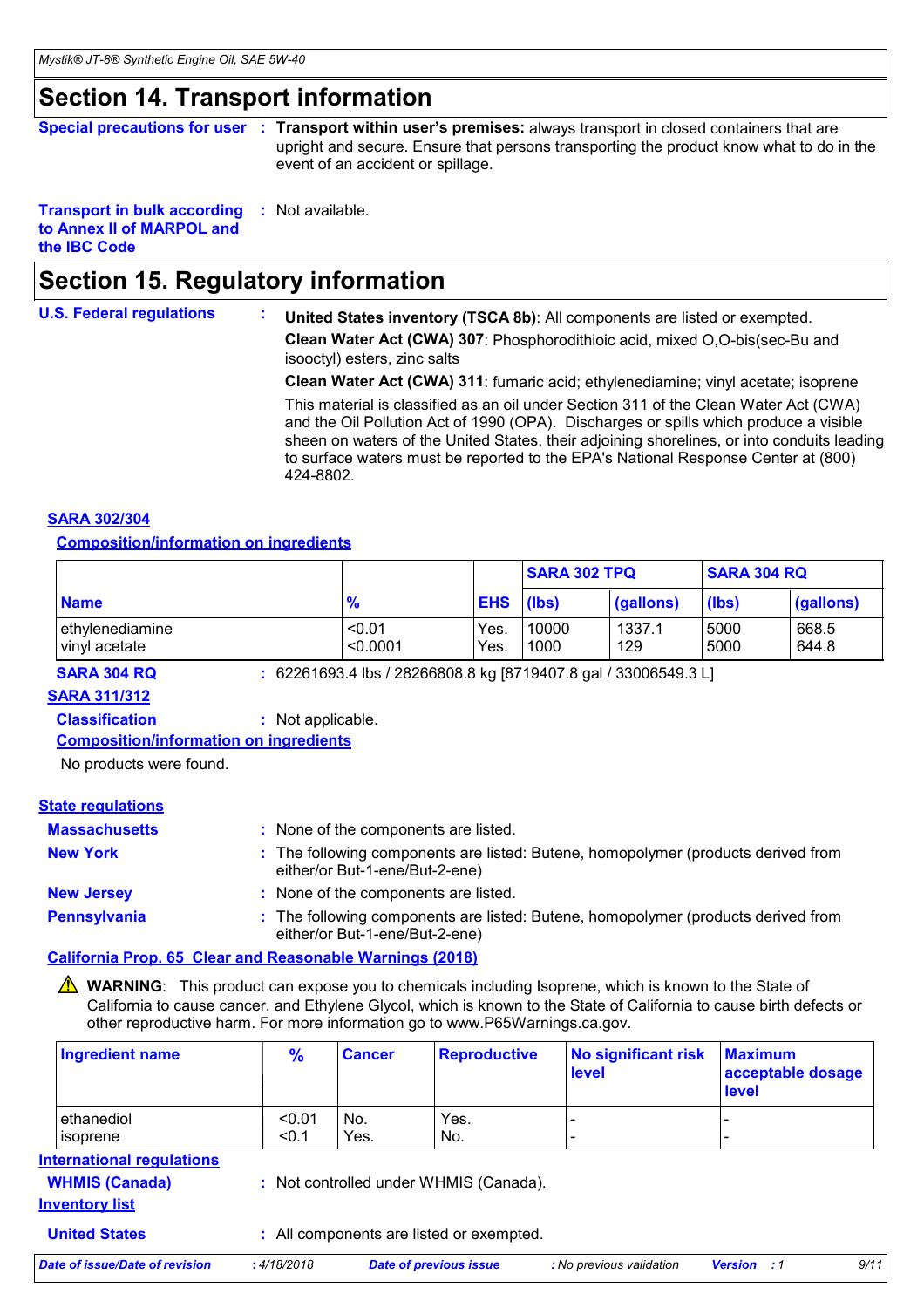### **Section 15. Regulatory information**

| <b>Australia</b>         | : All components are listed or exempted.                                             |
|--------------------------|--------------------------------------------------------------------------------------|
| Canada                   | : All components are listed or exempted.                                             |
| <b>China</b>             | : Not determined.                                                                    |
| <b>Europe</b>            | : Not determined.                                                                    |
| <b>Japan</b>             | : Japan inventory (ENCS): Not determined.<br>Japan inventory (ISHL): Not determined. |
| <b>Malaysia</b>          | : Not determined.                                                                    |
| <b>New Zealand</b>       | : All components are listed or exempted.                                             |
| <b>Philippines</b>       | : All components are listed or exempted.                                             |
| <b>Republic of Korea</b> | : All components are listed or exempted.                                             |
| <b>Taiwan</b>            | : Not determined.                                                                    |
| <b>Thailand</b>          | : Not determined.                                                                    |
| <b>Turkey</b>            | : Not determined.                                                                    |
| <b>Viet Nam</b>          | : Not determined.                                                                    |

### **Section 16. Other information**

**National Fire Protection Association (U.S.A.)**



**Reprinted with permission from NFPA 704-2001, Identification of the Hazards of Materials for Emergency Response Copyright ©1997, National Fire Protection Association, Quincy, MA 02269. This reprinted material is not the complete and official position of the National Fire Protection Association, on the referenced subject which is represented only by the standard in its entirety.**

**Copyright ©2001, National Fire Protection Association, Quincy, MA 02269. This warning system is intended to be interpreted and applied only by properly trained individuals to identify fire, health and reactivity hazards of chemicals. The user is referred to certain limited number of chemicals with recommended classifications in NFPA 49 and NFPA 325, which would be used as a guideline only. Whether the chemicals are classified by NFPA or not, anyone using the 704 systems to classify chemicals does so at their own risk.**

#### **Procedure used to derive the classification**

|                                   | <b>Classification</b>                                                                                                                                                                                                                                                                                                                                                                                                                                                                                                                                                    | <b>Justification</b> |  |
|-----------------------------------|--------------------------------------------------------------------------------------------------------------------------------------------------------------------------------------------------------------------------------------------------------------------------------------------------------------------------------------------------------------------------------------------------------------------------------------------------------------------------------------------------------------------------------------------------------------------------|----------------------|--|
| Not classified.                   |                                                                                                                                                                                                                                                                                                                                                                                                                                                                                                                                                                          |                      |  |
| <b>History</b>                    |                                                                                                                                                                                                                                                                                                                                                                                                                                                                                                                                                                          |                      |  |
| <b>Date of printing</b>           | : 4/18/2018                                                                                                                                                                                                                                                                                                                                                                                                                                                                                                                                                              |                      |  |
| Date of issue/Date of<br>revision | : 4/18/2018                                                                                                                                                                                                                                                                                                                                                                                                                                                                                                                                                              |                      |  |
| Date of previous issue            | : No previous validation                                                                                                                                                                                                                                                                                                                                                                                                                                                                                                                                                 |                      |  |
| <b>Version</b>                    | $\therefore$ 1                                                                                                                                                                                                                                                                                                                                                                                                                                                                                                                                                           |                      |  |
| <b>Key to abbreviations</b>       | $\therefore$ ATE = Acute Toxicity Estimate<br><b>BCF</b> = Bioconcentration Factor<br>GHS = Globally Harmonized System of Classification and Labelling of Chemicals<br>IATA = International Air Transport Association<br>IBC = Intermediate Bulk Container<br><b>IMDG = International Maritime Dangerous Goods</b><br>LogPow = logarithm of the octanol/water partition coefficient<br>MARPOL = International Convention for the Prevention of Pollution From Ships, 1973<br>as modified by the Protocol of 1978. ("Marpol" = marine pollution)<br>$UN = United Nations$ |                      |  |
| <b>References</b>                 | $:$ Not available.                                                                                                                                                                                                                                                                                                                                                                                                                                                                                                                                                       |                      |  |
|                                   | $\triangledown$ Indicates information that has changed from previously issued version.                                                                                                                                                                                                                                                                                                                                                                                                                                                                                   |                      |  |